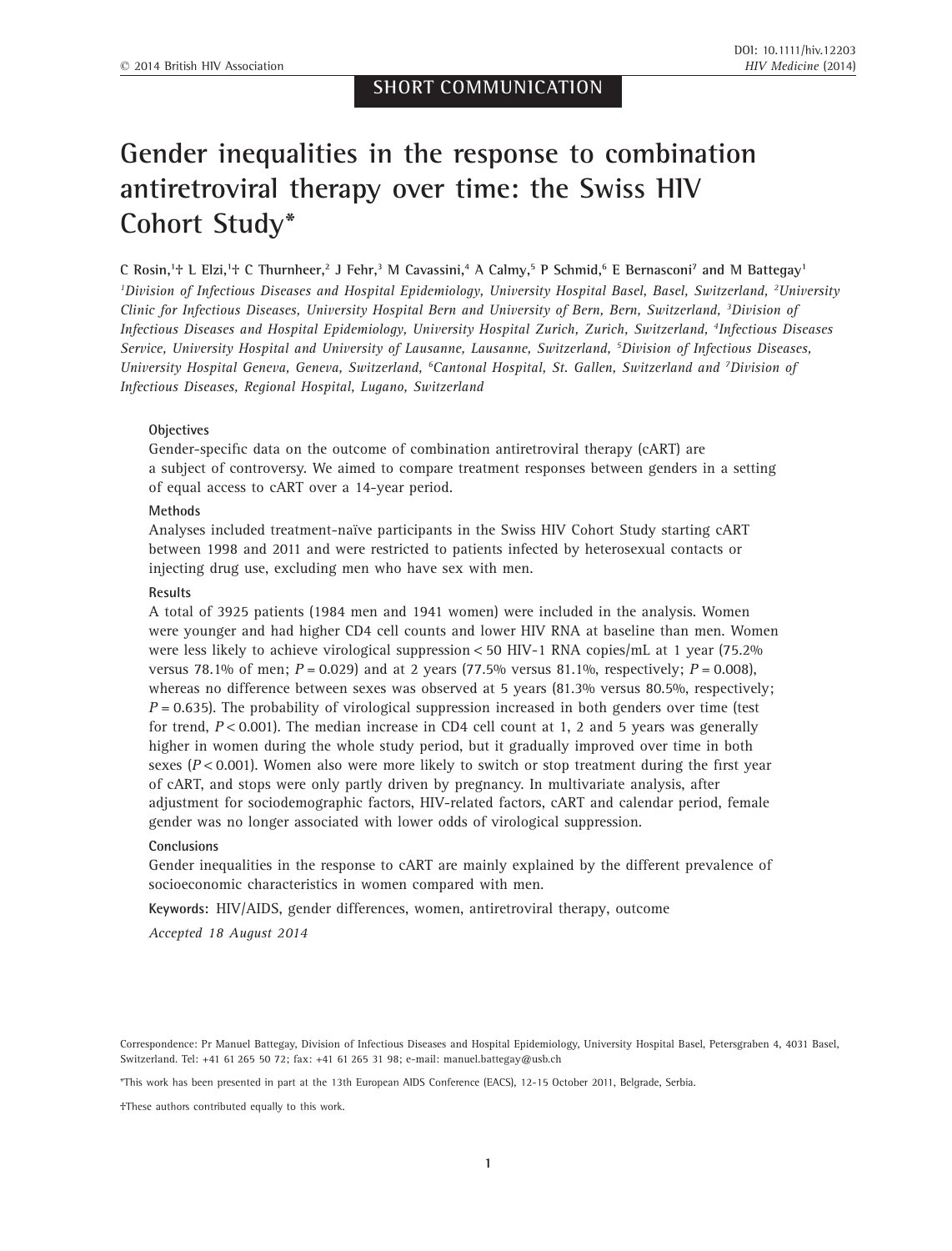# **Introduction**

World-wide, more than 50% of people living with HIV/ AIDS are women [1]. Despite large gender differences in terms of drug metabolism, pharmacokinetics, toxicity [2,3], and psychosocial factors that may affect access to treatment and outcome of combination antiretroviral therapy (cART), current treatment guidelines are based on data from clinical trials where women were clearly underrepresented [4,5]. Significant differences between the sexes were shown regarding tolerability [6,7] and drug levels of cART [2]. Apart from those for nevirapine, none of these differences have made their way into clinical guidelines [8–10]. Moreover, the potential for pregnancy should be considered when prescribing cART in women of childbearing age.

To date, conflicting results on the impact of gender on the response to cART have been reported from longitudinal studies, ranging from no differences between sexes [4,11– 14] to a more favourable outcome for women [15–17] or men [18]. The discrepant results may be explained by the large variability in the study population [which included treatment-naïve or experienced patients, injecting drug users or men who have sex with men (MSM), and patients with differing access to medical care, type of antiretroviral therapy, length of follow-up] and with small sample size, often resulting in underpowered studies to investigate the gender issue.

The aims of this study were to compare the outcomes of cART in terms of virological suppression, immunological recovery and treatment modification between genders in a setting of equal access to care, and to explore changes over time.

# **Methods**

#### Study population

Antiretroviral-naïve HIV-infected adults participating in the Swiss HIV Cohort Study (SHCS) who started cART between 1 January 1998 and 31 December 2011 with available HIV viral load and CD4 cell counts at 12 months and a potential follow-up of 24 months were eligible for inclusion in this study. We excluded MSM, restricting our analysis to women and men infected through injecting drug use or heterosexual contacts, because we aimed to compare men and women with similar lifestyles. We defined cART as an antiretroviral regimen containing at least three drugs, that is, two nucleoside reverse transcriptase inhibitors (NRTIs) in combination with a nonnucleoside reverse transcriptase inhibitor (NNRTI), protease inhibitor (PI) or integrase inhibitor, or three NRTIs.

#### Study design

For this analysis we used data from the SHCS [19], a large prospective cohort study with continuous enrolment of adult HIV-infected individuals. A unique feature of the SHCS is the large proportion of women (30% of patients followed up in 2012 were women, compared with 24% in the European HIV cohort study (EuroSIDA), 24% in the AIDS Therapy Evaluation Project in Neatherland (ATHENA), 25% in the French HIV cohort study AQUITAINE and 18% in the Canadian HAART Observational Medical Evaluation and Research study (HOMER) cohort studies). Basic sociodemographic characteristics (year of birth, sex, HIV transmission risk, ethnicity and highest completed educational degree) and data on the clinical course (occurrence of opportunistic infections and death), coinfection with hepatitis B and C viruses (HBV and HCV, respectively), antiretroviral treatment, and immunological and virological parameters are collected at enrolment in the study and every 6 months thereafter on standardized data collection forms. AIDS-defining diseases are recorded using the 1993 revised clinical definition of AIDS from the Centers for Disease Control and Prevention [20]. Low educational status was defined as having no completed school or professional education or having completed mandatory school (9 years in Switzerland). For the present analysis we used the SHCS database extract of July 2013.

#### Statistical analysis

The primary endpoint was the proportion of patients achieving virological suppression < 50 HIV-1 RNA copies/mL at 12 months after starting cART. Secondary endpoints were the proportion of patients achieving virological suppression < 50 copies/mL at 2 and 5 years, immunological recovery, defined as the median increase in CD4 cell count from baseline, and the proportion of patients switching or stopping cART at 12 months. Basic sociodemographic characteristics, CD4 cell count, HIV viral load, and cART were compared using the  $\chi^2$  test or Fisher's exact test for categorical variables, and the Mann−Whitney or Kruskal−Wallis test for continuous variables. Logistic regression was used to explore predictors of achieving virological suppression at 1, 2 and 5 years. Multiple linear regression models were used to estimate the increase in CD4 cell count from baseline. Changes over time were investigated according to three calendar periods of starting cART, i.e. 1998–2001, 2002–2006 and 2007–2011.

All analyses were performed using STATA™ software version 11 for Windows (Stata Corp, College Station, TX).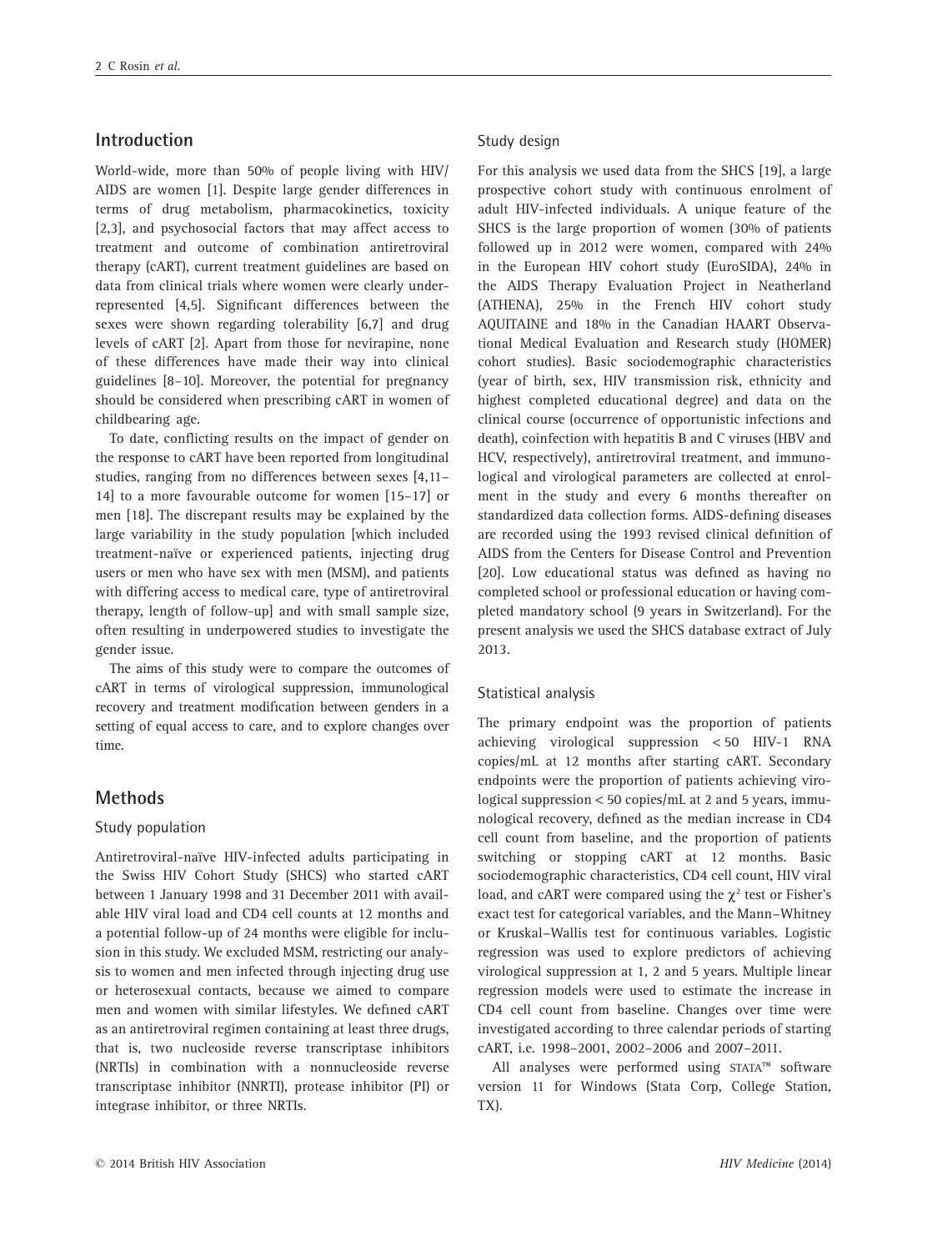## **Results**

#### Study population

Between 1998 and 2011, 7440 treatment-naïve HIVinfected individuals participating in the SHCS started cART. We excluded 2922 patients because HIV transmission occurred among MSM, 465 patients (48% of these were women) because their viral load was not available at 1 year (10% of these because of death within the first year; 30% because of loss to follow-up), and an additional 128 patients because antiretroviral treatment did not correspond to our definition of cART. The present analysis was therefore performed with 3925 patients, i.e. 1984 (50.5%) men and 1941 (49.5%) women. During the study period there were 391 pregnancies, of which 290 occurred during the first year of treatment. Baseline characteristics of the study population according to sex and calendar period are summarized in Table 1. Women were younger, more often of non-white ethnicity, less educated, less likely to be injecting drug users, and started cART at higher CD4 cell counts and lower HIV viral loads than men.

#### **Outcome**

Virological suppression < 50 copies/mL was achieved by 3009 of 3925 patients (76.7%) at 1 year, 2753 of 3472 patients (79.39%) at 2 years, and 16929 of 2091 patients (80.9%) with available follow-up data at 5 years (Table 1). Compared with men, women were less likely to achieve HIV RNA < 50 copies/mL at 1 year (75.2% versus 78.1% of men; *P* = 0.029) and at 2 years (77.5% versus 81.1%, respectively; *P* = 0.008), whereas no difference between the sexes was observed at 5 years of follow-up (81.3% versus 80.5%, respectively;  $P = 0.635$ ). The probability of achieving virological suppression at 1, 2 and 5 years increased in both genders over time (test for trend, *P* < 0.001). A statistical interaction between virological suppression and gender was excluded by likelihood ratio test. The median increase in CD4 cell counts from baseline at 1, 2 and 5 years slowly increased over time, and was generally higher in women compared with men during the whole study period (Table 1). Similar results were obtained even if pregnant women  $(n = 290)$  were excluded, possibly because of the relatively low number of pregnant women in our study population. Overall, 1892 patients (48.2%) modified their initial cART regimen during the first year of treatment. Of these, 1530 patients switched to a new antiretroviral regimen and 362 discontinued cART for at least 3 months. Women were more likely to modify their treatment at 1 year (53.0% versus 43.5% of men; *P* < 0.001), even if pregnant women, who generally stop their treatment after delivery, were excluded. The most frequent reason for women to modify their therapy within the first year was toxicity (15% of all women starting cART compared with 13% of men), followed by physician's decision and patient's wish. The most common toxicities in women were gastrointestinal intolerance (34%), followed by adverse events involving the central nervous system (26%) and hypersensitivity reactions (21%), whereas men most frequently reported symptoms related to the gastrointestinal system (35%), central nervous system (32%) and hypersensitivity (11%). These differences were not statistically significant  $(P = 0.198)$ .

In univariate analysis, virological suppression at 1 year (Table 2) was associated with male gender, older age, white ethnicity, higher education, lower HIV RNA and CD4 cell counts at cART initiation, NNRTI-based regimens, not being an injecting drug user or coinfected with HCV, and starting cART in more recent years. In multivariate analysis, after adjustment for sociodemographic factors, HIV-related factors, cART and calendar period, gender, education and coinfection with HCV were no longer associated with virological suppression. Independent predictors for achieving HIV RNA < 50 copies/mL at 1 year were starting cART in more recent years [odds ratio (OR) 2.74; 95% confidence interval (CI) 2.21–3.40, for the calendar period 2007–2011 compared with 1998–2001] and treatment with an NNRTIbased regimen (OR 1.82; 95% CI 1.51–2.20, compared with a PI-based regimen), while injecting drug use (OR 0.57; 95% CI 0.44–0.74), non-white ethnicity (OR 0.75; 95% CI 0.61–0.93) and higher HIV viral load at cART initiation (OR 0.75; 95% CI 0.63–0.90) were associated with lower odds of virological suppression at 1 year. Similar findings were noted for virological suppression at 2 and 5 years.

Women showed a better immunological recovery at 1 year (median CD4 count increase from baseline of 170 cells/μL; 95% CI 78–269 cells/μL) than men (median 140 cells/μL; 95% CI 64–247 cells/μL; *P* < 0.001). After adjustment for socioeconomic factors, HIV stage, CD4 cell count at baseline, viral load at 1 year, coinfection with HCV, cART and calendar period, independent predictors of better CD4 cell count increase from baseline at 1 year were female gender (median 17 cells/μL; 95% CI 5–29 cells/ $\mu$ L), virological suppression at 1 year (median 59 cells/μL; 95% CI 45–73 cells/μL) and starting cART in more recent years (median 35 cells/µL; 95% CI 20-50 cells/μL), whereas older age (median –15 cells/μL; 95% CI –21 to −9 cells/μL, per 10-year increase), lower CD4 cell count at baseline (median −15 cells/μL; 95% CI −18 to −12 cells/μL, per  $100$  cells/ $\mu$ L), cART based on NNRTI compared with PI (median −19 cells/μL; 95% CI −31 to −7 cells/μL), injecting drug use (median  $-49$  cells/ $\mu$ L; 95 CI%  $-67$  to  $-30$  cells/ $\mu$ L) and non-white ethnicity (median −35 cells/μL; 95% CI −49 to −21 cells/μL) were associated with lower CD4 cell count increase. Similar trends were observed for immunological recovery at 2 and 5 years.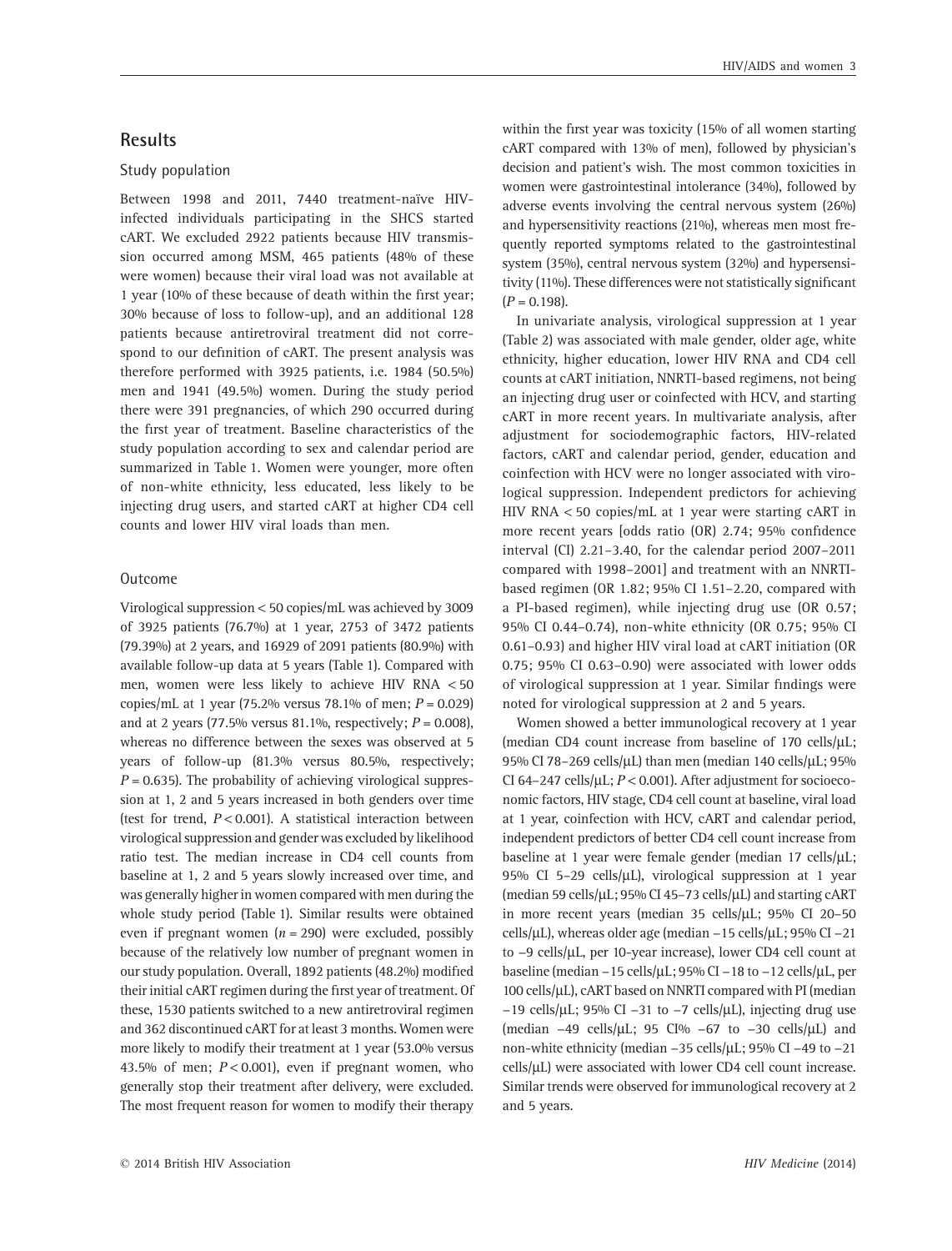|                                                                                                                                                                                                                               | Calendar period 1998-2001  |                    |         | Calendar period 2002-2006 |                    |         | Calendar period 2007-2011 |                    |         |
|-------------------------------------------------------------------------------------------------------------------------------------------------------------------------------------------------------------------------------|----------------------------|--------------------|---------|---------------------------|--------------------|---------|---------------------------|--------------------|---------|
| Variable                                                                                                                                                                                                                      | 599)<br>Women<br>$\bar{a}$ | $(n = 680)$<br>Men | P-value | $(n = 685)$<br>Women      | $(n = 647)$<br>Men | P-value | $(n = 670)$<br>Women      | $(n = 666)$<br>Men | P-value |
| Age [median (IQR)]                                                                                                                                                                                                            | $(29 - 38)$<br>34          | $38(33 - 44)$      | 0.001   | $34(29-41)$               | $40(33 - 48)$      | 0.001   | $36(30-44)$               | 41 (34-49)         | 0.001   |
| Non-white ethnicity [n [%]]                                                                                                                                                                                                   | (40.6%)<br>243(            | 115 (16.9%)        | 0.001   | 370 (54.0%)               | 124(19.2%)         | 0.001   | 348 (53.0%)               | 76 (26.89%)        | 0.001   |
| Lower educational level [n [%]]                                                                                                                                                                                               | (17.10)()<br>98            | 63 (9.6%)          | 0.001   | 98 (14.3%)                | 70 (10.8%)         | 0.063   | 91 (13.7%)                | 51 (7.7%)          | 0.001   |
| Prior AIDS-defining disease [n (%)]                                                                                                                                                                                           | (17.5%)<br>105             | 56 (22.9%)         | 0.017   | 21 (17.7%)                | 52 (23.5%)         | 0.008   | 113 (17.2%)               | 18 (18.0%)         | 0.717   |
| Injecting drug use [n [%]]                                                                                                                                                                                                    | (23.9%)<br>143             | !59 (38.1%)        | 0.001   | 94 (13.7%)                | 69 (26.1%)         | 50.001  | 63 (9.6%)                 | 22 (18.6%)         | 0.001   |
| CD4 count (cells/µL) [median (IQR)]                                                                                                                                                                                           | $(83 - 355)$<br>99         | 85 (66-330)        | 0.042   | 208 (110-292)             | $176(80 - 271)$    | 0.001   | 264 (153-358)             | $(129 - 334)$      | 0.012   |
| $HIV$ RNA $> 100$ 000 copies/mL $[n$ [%]]                                                                                                                                                                                     | (35.6%)<br>213             | 271 (39.9%)        | 0.221   | 231 (33.7%)               | 276 (42.7%)        | 0.001   | 52 (24.7%)                | (10(34.4%))        | 0.001   |
| HCV coinfection [n [%]]<br>CART [n (%)]                                                                                                                                                                                       | (22.0%)<br>151             | 232 (35.9%)        | 20.001  | 52 (21.9%)                | 237 (35.6%)        | 50.001  | 111 (17.0%)               | 71 (26.0%)         | 50.001  |
| Boosted PI-based                                                                                                                                                                                                              | (70.9%)<br>425             | 508 (74.7%)        | 0.320   | 343 (50.1%)               | 302 (46.7%)        | 0.441   | 108 (62.1%)               | 35 (51.0%)         | 0.001   |
| NNRTI-based                                                                                                                                                                                                                   | (24.9%)<br>149             | 47 (21.6%)         |         | 314 (45.8%)               | 319 (49.3%)        |         | 231 (35.2%)               | 806 (46.6%)        |         |
| Other                                                                                                                                                                                                                         | $(4.2\%)$<br>25            | 25 (3.7%)          |         | 28 (4.1%)                 | 26 (4.0%)          |         | 18 (2.7%)                 | 16(2.4%)           |         |
| HIV RNA < 50 copies/mL at 1 year $[n(96)]$                                                                                                                                                                                    | (65.8%)<br>394             | 447 (65.7%)        | 0.988   | 516 (75.3%)               | 534 (82.5%)        | 0.001   | 549 (83.6%)               | 569 (86.6%)        | 0.121   |
| HIV RNA < 50 copies/mL at 2 years* [n [%]]                                                                                                                                                                                    | (64.5%)<br>344             | 415 (70.2%)        | 0.042   | 504 (79.8%)               | 482 (83.4%)        | 0.103   | 496 (87.0%)               | 512 (90.1%)        | 0.098   |
| $H/N$ RNA < 50 copies/mL at 5 years** [n $[96]$ ]                                                                                                                                                                             | (72.0%)<br>290             | 313 (72.5%)        | 0.874   | 412 (86.0%)               | 383 (85.9%)        | 0.952   | 60 (89.9%)                | 34 (87.6%)         | 0.507   |
| CD4 increase at 1 year (cells/µL) [median (IQR)]                                                                                                                                                                              | $(58 - 239)$<br>50         | $20(38-228)$       | 0.020   | $(67 (72 - 269))$         | 147 (68-248)       | 0.186   | 84 (99-287)               | 50 (82 - 262)      | 0.005   |
| CD4 increase at 2 years (cells/uL) [median (IQR)]*                                                                                                                                                                            | $(67 - 320)$<br>92         | 69 (66-305)        | 0.365   | 213 (98-359)              | $195(110-314)$     | 0.384   | 251 (130-381)             | 222 (125-350)      | 0.134   |
| CD4 increase at 5 years (cells/µL) [median (IQR)]**                                                                                                                                                                           | $(87 - 409)$<br>243        | 220 (96-392)       | 0.607   | 312 (155-485)             | $264(143 - 410)$   | 0.013   | $322(182 - 500)$          | 326 (200-460)      | 0.610   |
| HCV, hepatitis C virus; IQR, interquartile range; NNRTI, nonnucleoside reverse transcriptase inhibitor; PI, protease inhibitor<br>Data at 2 years available for 3472 patients; ** data at 5 years available for 2091 patients |                            |                    |         |                           |                    |         |                           |                    |         |

Table 1 Baseline characteristics and outcomes of the study population (n = 3925) according to sex and calendar period of starting combination antiretroviral therapy (cART) **Table 1** Baseline characteristics and outcomes of the study population (*n* = 3925) according to sex and calendar period of starting combination antiretroviral therapy (cART)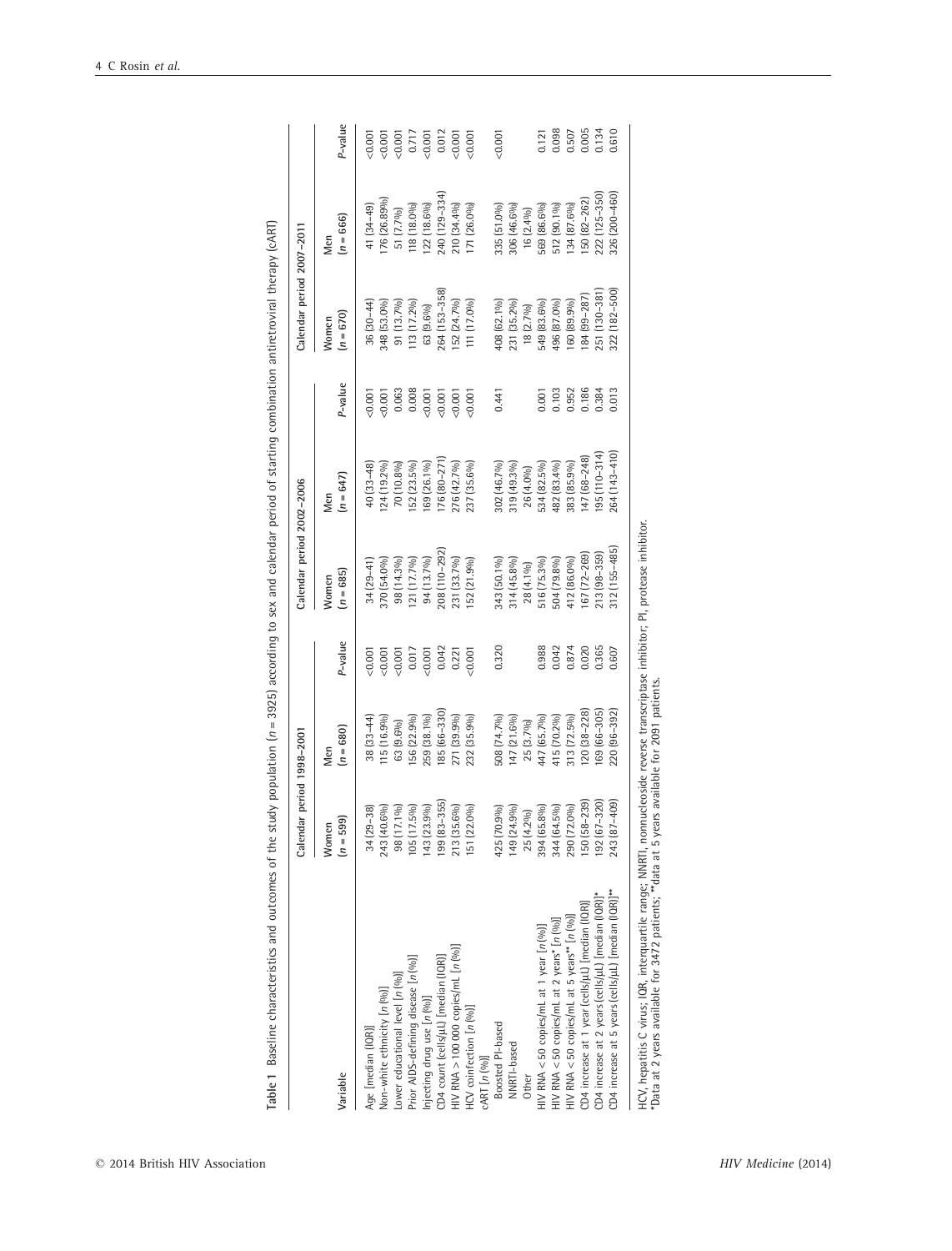| Variable                                                | Univariate analysis |               |         | Multivariate analysis |               |         |
|---------------------------------------------------------|---------------------|---------------|---------|-----------------------|---------------|---------|
|                                                         | <b>OR</b>           | 95% CI        | P-value | $OR+$                 | 95% CI        | P-value |
| Women compared with men                                 | 0.83                | $0.72 - 0.96$ | 0.012   | 0.87                  | $0.73 - 1.04$ | 0.127   |
| Age, per 10 years older                                 | 1.22                | $1.14 - 1.32$ | < 0.001 | 1.04                  | $0.96 - 1.14$ | 0.329   |
| Non-white ethnicity                                     | 0.91                | $0.79 - 1.06$ | 0.234   | 0.75                  | $0.61 - 0.93$ | 0.009   |
| Injecting drug use                                      | 0.55                | $0.47 - 0.65$ | < 0.001 | 0.57                  | $0.44 - 0.74$ | < 0.001 |
| Prior AIDS-defining condition                           | 1.03                | $0.86 - 1.25$ | 0.762   | 0.94                  | $0.75 - 1.17$ | 0.572   |
| Lower education level                                   | 0.80                | $0.69 - 0.93$ | 0.003   | 0.89                  | $0.75 - 1.07$ | 0.207   |
| HCV coinfection                                         | 0.74                | $0.64 - 0.87$ | < 0.001 | 1.05                  | $0.83 - 1.33$ | 0.686   |
| CD4 count at cART initiation, per 100 cells/µl increase | 0.96                | $0.95 - 0.98$ | < 0.001 | 0.96                  | $0.94 - 0.98$ | < 0.001 |
| $HIV$ RNA $>$ 100 000 copies/mL at cART initiation      | 0.83                | $0.71 - 0.97$ | 0.020   | 0.75                  | $0.63 - 0.90$ | 0.002   |
| cART based on                                           |                     |               |         |                       |               |         |
| Boosted PI                                              | $1*$                |               |         | $1*$                  |               |         |
| <b>NNRTI</b>                                            | 2.09                | $1.77 - 2.48$ | < 0.001 | 1.82                  | $1.51 - 2.20$ | < 0.001 |
| Other                                                   | 1.24                | $0.83 - 1.86$ | 0.288   | 1.41                  | $0.90 - 3.39$ | 0.135   |
| Calendar period                                         |                     |               |         |                       |               |         |
| 1998-2001                                               | $1*$                |               |         | $1*$                  |               |         |
| 2002-2006                                               | 2.01                | $1.69 - 2.38$ | < 0.001 | 1.65                  | $1.35 - 2.01$ | < 0.001 |
| 2007-2011                                               | 3.11                | $2.58 - 3.75$ | < 0.001 | 2.74                  | $2.21 - 3.40$ | < 0.001 |

**Table 2** Predictors of achieving virological suppression < 50 copies/mL at 1 year after starting combination antiretroviral therapy (cART)

CI, confidence interval; HCV, hepatitis C virus; IQR, interquartile range; NNRTI, nonnucleoside reverse transcriptase inhibitor; OR, odds ratio; PI, protease inhibitor.

† Adjusted for all variables listed.

\*Reference category.

## **Discussion**

This study, involving 3925 patients who started cART from 1998 to 2011 in a large cohort study, illustrates gender inequalities in the virological and immunogical response to cART, which were mainly explained by large differences in socioeconomic factors. Importantly, the outcome of cART in terms of virological response and immunological recovery improved in both genders over time.

Similarly to other cohorts [12,14,15,17,18,21–26], women starting cART were younger, were more frequently of non-white ethnicity, were less educated, and had higher CD4 cell counts and lower HIV RNA than men. In line with the findings of other studies [12,14,15,17,21,25,27], after adjustment for potential confounders, no major differences in virological suppression at 1, 2 and 5 years were observed between the sexes in a setting of equal access to cART. In multivariate analysis, among sociodemographic factors, only non-white ethnicity was an independent risk factor for not achieving virological suppression, suggesting that immigration (mainly from sub-Saharan Africa to Switzerland) may explain differences in virological suppression between the sexes. This finding is consistent with those of other studies [28–32], and is possibly a result of suboptimal adherence [32,33].

Although the outcome of cART improved in both genders over time, women achieved similar rates of virological suppression to men, with a certain delay, possibly reflecting safety concerns about the use of newer and more potent antiretroviral drugs in young women [34]. However, differences between sexes were decreased in recent years, possibly as a result of the increasing potency of new antiretrovirals. The less frequent prescription of NNRTIs in more recent years is probably attributable to concerns about the use of efavirenz in women of childbearing age [34]. In a subgroup analysis (data not shown), cART prescription including more recent drugs and response to treatment were similar in men and women older than 40 years. As previously reported [3], women were more likely to modify their cART because of drug toxicity or intolerance. This may be explained by biological differences and genetic factors influencing the pharmacokinetics of specific drugs and thus their plasma levels [3,16,35,36]. Also, sociocultural barriers, leading to different perceptions of drugrelated adverse events, might play a role [37,38]. Furthermore, discontinuation of cART during the first year of treatment was more common in women, possibly because most patients stopped treatment following pregnancy.

In agreement with other studies [12,15–17,39,40], we observed a better immunological recovery in women, regardless of baseline CD4 cell count and type of cART. This observation is supported by higher CD4 cell counts in women than men among HIV-negative patients, and higher immune activation in the presence of HIV infection [41]. By contrast, several reports indicated similar increases in CD4 cell counts between the sexes [12,14,21]. However, discrepancies among these studies may be explained by differences in the study populations, with some studies including patients with different lifestyles such as MSM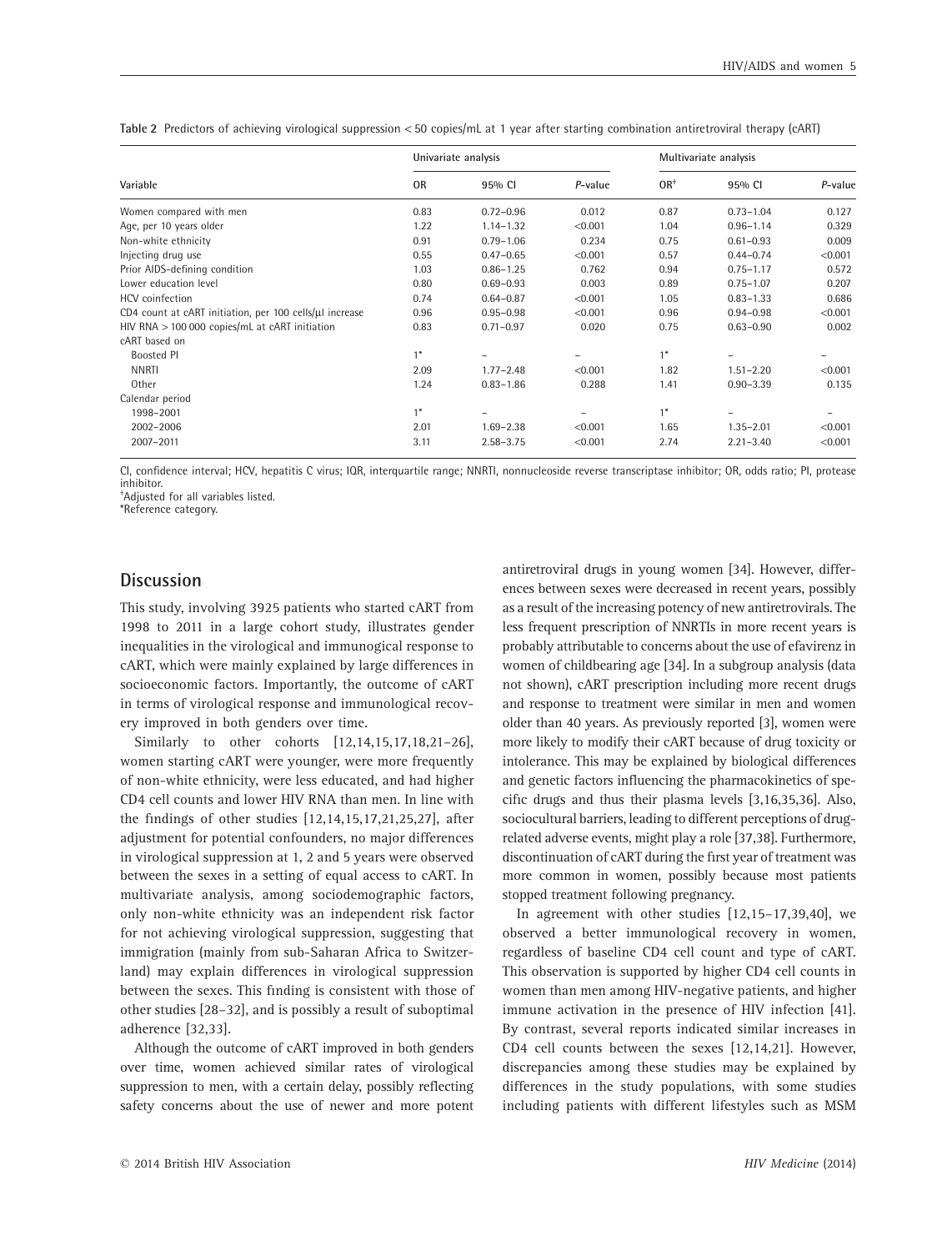[21], and lower proportions of women [12] precluding the detection of such small differences.

We acknowledge that the study has some limitations. Data on adherence to cART were not considered in the present analysis. We collected data on the first cART modification, but not on successive treatment changes that might have affected virological suppression and immunological recovery. However, most treatment modifications occurred during the first year, so this may not have had a large effect on the outcome. This study has several strengths. To our knowledge, this is the first study to address the issue of gender inequalities in a large number of treatment-naïve patients over a 14-year period in a setting of equal access to care. Moreover, a unique feature of the SHCS is the large proportion of women (> 30%).

In conclusion, gender inequalities in the response to cART are mainly explained by the different prevalences of socioeconomic characteristics in women compared with men.

### **Acknowledgements**

This study was financed in the framework of the Swiss HIV Cohort Study, supported by the Swiss National Science Foundation (SHCS project #621). The members of the Swiss HIV Cohort Study are J. Barth, M. Battegay, E. Bernasconi, J. Böni, H. C. Bucher, P. Bürgisser, C. Burton-Jeangros, A. Calmy, M. Cavassini, R. Dubs, M. Egger, L. Elzi, J. Fehr, M. Fischer, M. Flepp, P. Francioli (President of the SHCS), H. Furrer (Chairman of the Clinical and Laboratory Committee), C. A. Fux, M. Gorgievski, H. Günthard (Chairman of the Scientific Board), B. Hasse, H. H. Hirsch, B. Hirschel, I. Hösli, C. Kahlert, L. Kaiser, O. Keiser, C. Kind, T. Klimkait, H. Kovari, B. Ledergerber, G. Martinetti, B. Martinez de Tejada, N. Müller, D. Nadal, G. Pantaleo, A. Rauch, S. Regenass, M. Rickenbach (Head of Data Center), C. Rudin (Chairman of the Mother & Child Substudy), P. Schmid, D. Schultze, F. Schöni-Affolter, J. Schüpbach, R. Speck, P. Taffé, A. Telenti, A. Trkola, P. Vernazza, V. von Wyl, R. Weber and S. Yerly.

*Funding:* LE and CR are grateful for the support of the Stiftung Forschung Infektionskrankheiten, Basel, Switzerland through a research grant (SFI project #32).

## **References**

- 1 UNAIDS. UNAIDS Report on the global AIDS epidemic 2010. 2010.
- 2 Ofotokun I, Chuck SK, Hitti JE. Antiretroviral pharmacokinetic profile: a review of sex differences. *Gend Med* 2007; **4**: 106–119.
- 3 Elzi L, Marzolini C, Furrer H *et al*. Treatment modification in human immunodeficiency virus-infected individuals starting

combination antiretroviral therapy between 2005 and 2008. *Arch Intern Med* 2010; **170**: 57–65.

- 4 Nicastri E, Leone S, Angeletti C *et al*. Sex issues in HIV-1 infected persons during highly active antiretroviral therapy: a systematic review. *J Antimicrob Chemother* 2007; **60**: 724–732.
- 5 Soon GG, Min M, Struble KA *et al*. Meta-analysis of gender differences in efficacy outcomes for HIV-positive subjects in randomized controlled clinical trials of antiretroviral therapy (2000–2008). *AIDS Patient Care STDS* 2012; **26**: 444–453.
- 6 Castelnuovo B, Kiragga A, Kamya MR, Manabe Y. Stavudine toxicity in women is the main reason for treatment change in a 3-year prospective cohort of adult patients started on first-line antiretroviral treatment in Uganda. *J Acquir Immune Defic Syndr* 2011; **56**: 59–63.
- 7 Kesselring AM, Wit FW, Sabin CA *et al*. Risk factors for treatment-limiting toxicities in patients starting nevirapinecontaining antiretroviral therapy. *AIDS* 2009; **23**: 1689–1699.
- 8 Thompson MA, Aberg JA, Hoy JF *et al*. Antiretroviral treatment of adult HIV infection: 2012 recommendations of the International Antiviral Society-USA panel. *JAMA* 2012; **308**: 387–402.
- 9 DHHS. Guidelines for the use of antiretroviral agents in HIV-1-infected adults and adolescents, February 2013. Available at http://aidsinfo.nih.gov/guidelines (accessed 3 March 2013).
- 10 Clumeck N, Pozniak A, Raffi F. European AIDS Clinical Society (EACS) guidelines for the clinical management and treatment of HIV-infected adults. *HIV Med* 2008; **9**: 65–71.
- 11 Nicastri E, Angeletti C, Palmisano L *et al*. Gender differences in clinical progression of HIV-1-infected individuals during long-term highly active antiretroviral therapy. *AIDS* 2005; **19**: 577–583.
- 12 Moore AL, Kirk O, Johnson AM *et al*. Virologic, immunologic, and clinical response to highly active antiretroviral therapy: the gender issue revisited. *J Acquir Immune Defic Syndr* 2003; **32**: 452–461.
- 13 Perez-Hoyos S, Rodriguez-Arenas MA, Garcia de la Hera M *et al*. Progression to AIDS and death and response to HAART in men and women from a multicenter hospital-based cohort. *J Womens Health* 2007; **16**: 1052–1061.
- 14 Thorsteinsson K, Ladelund S, Jensen-Fangel S *et al*. Impact of gender on response to highly active antiretroviral therapy in HIV-1 infected patients: a nationwide population-based cohort study. *BMC Infect Dis* 2012; **12**: 293.
- 15 Moore AL, Mocroft A, Madge S *et al*. Gender differences in virologic response to treatment in an HIV-positive population: a cohort study. *J Acquir Immune Defic Syndr* 2001; **26**: 159–163.
- 16 Barber TJ, Geretti AM, Anderson J *et al*. Outcomes in the first year after initiation of first-line HAART among heterosexual men and women in the UK CHIC Study. *Antivir Ther* 2011; **16**: 805–814.